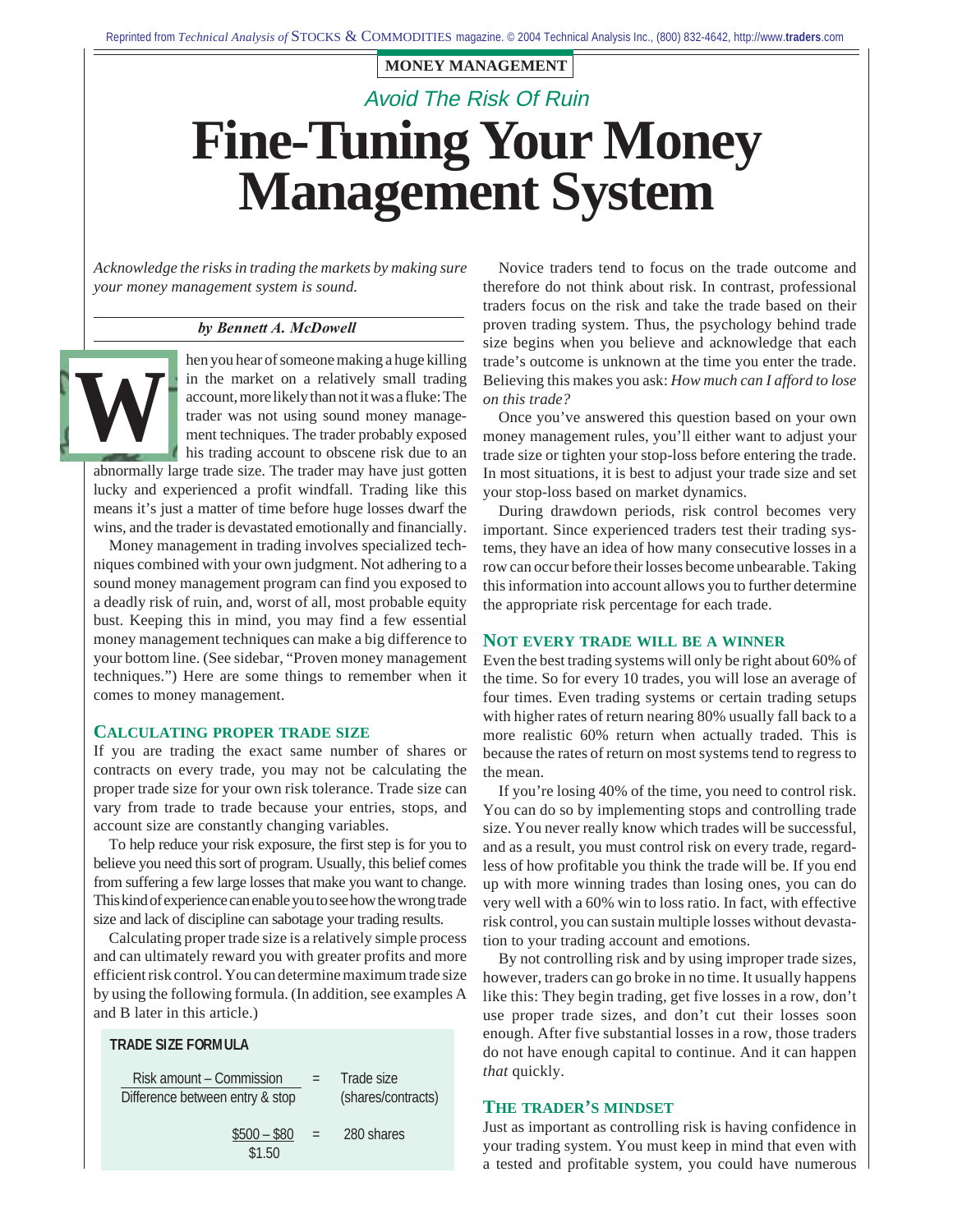losses in a row. This is usually referred to as *drawdown*. Being aware that this can and will eventually occur can prepare you to control risk and not abandon your trading system when drawdown occurs.

This confidence is an important ingredient in your mindset, one that you must develop in order to be consistently profitable. You are striving for a balanced growth in your trading equity curve over time. When you see that steady balanced growth, you'll know you've developed the mindset necessary to be a trader.

Acquiring the trader's mindset takes time and experience and generally occurs when you least expect it. Here's a partial list of the traits you should develop:

- Sense of calm when trading
- Ability to focus on the present reality and not how you would *like* reality to be
- Disregarding which way the market breaks or moves
- The feeling that the money is not the point
- Always looking to improve skills
- Open-minded, keeping opinions to a minimum
- Absence of anger
- Enjoyment of the process
- Trading one chosen approach or system
- No need to control or conquer the market
- No feeling of being victimized by the markets
- Taking full responsibility for all trading results.

#### **THE "2% PER TRADE RISK RULE"**

The "2% per trade risk rule" will keep you out of trouble, provided your trading system can produce a win to loss ratio of 55% or more with an average win of at least 1.6 to 1, meaning wins are 60% larger than losses. This means that for every dollar you lose when you have a losing trade, your winning trades produce a dollar and 60 cents.

Assuming that ratio, you can then proceed to calculate risk. The 2% per trade risk rule is calculated by taking the differ-



ence between your trade entry price and initial stop-loss exit price and multiplying it with your trade size (shares or contracts). This, in addition to your commission costs, will give you the dollar loss if you are stopped out. (See examples A and B later in this article.)

### **2% PER TRADE RISK FORMULA**

Account size  $x 2\% =$ Risk amount

 $$25,000 \times 2\% = $500$ 

**GITH BENDIS** KEITH BENDIS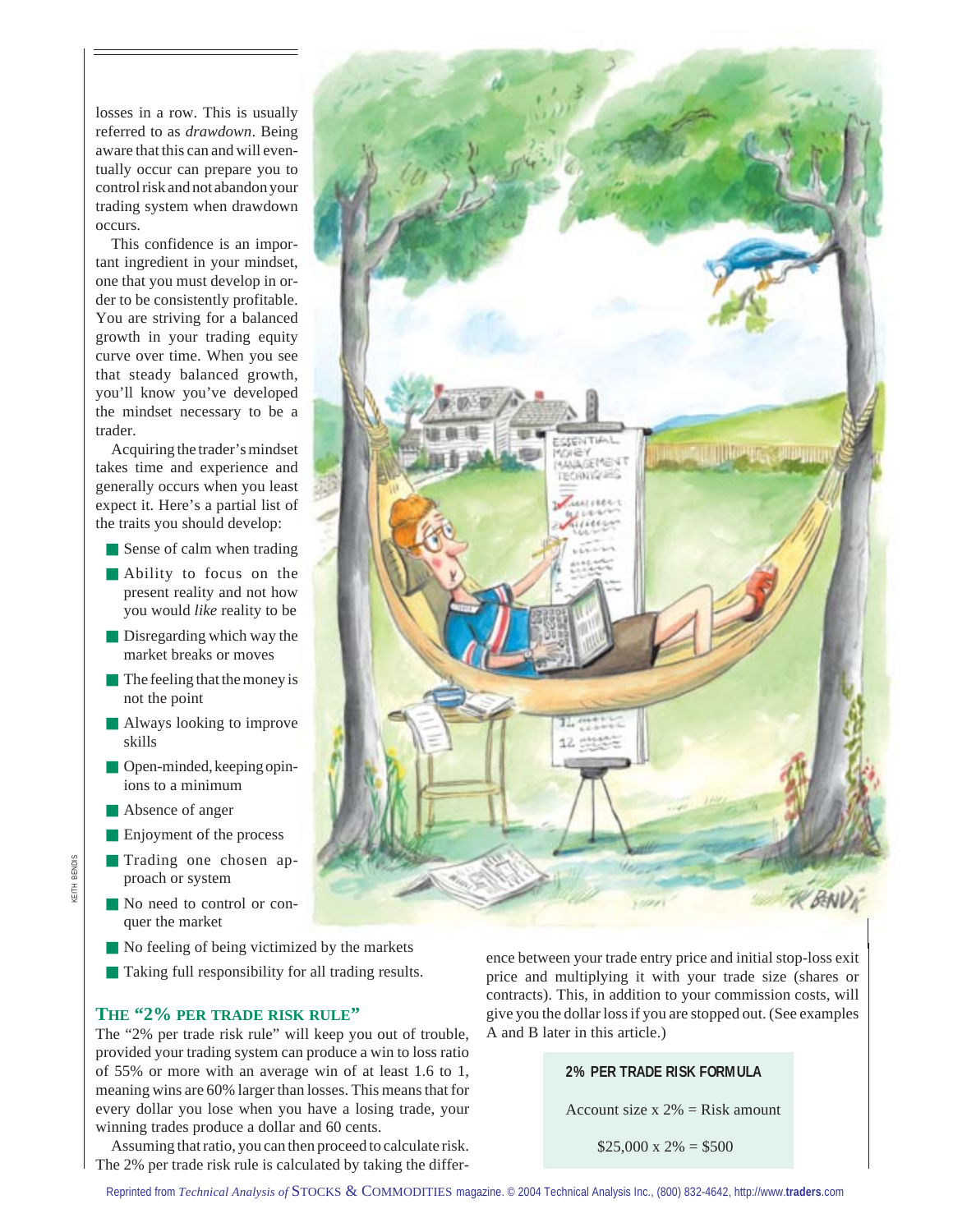Reprinted from *Technical Analysis of* STOCKS & COMMODITIES magazine. © 2004 Technical Analysis Inc., (800) 832-4642, [http://www.](http://www.traders.com/)**traders**.com

### **MONEY MANAGEMENT**

The loss must be no larger than 2% of the equity in your trading account. Keep in mind it has nothing to do with leverage. In fact, you can use leverage and still stay within a 2% risk of equity in your account. The 2% risk must include commissions and, if possible, slippage, if you can determine that.

If you do not add on to a current position but your stop moves up along with your trade, then you are locking in profits. When you lock in profits with a new trailing stop, your risk on this profitable trade is no longer 2%. Thus, you may then place additional trades.

## **THE 2% PER SECTOR RISK RULE**

Since the markets are composed of many different sectors, it is important you use the "2% per *sector* risk rule." This rule allows you to risk 2% per sector up to a total risk of 6%, maintaining proper diversification in your trading account.

For example, suppose you purchase shares of Microsoft Corp. (MSFT). If you want to take another trade while you are holding positions in MSFT, you will want to select a sector other than technology, such as chemicals or banking. This rule applies to options and futures. If you are trading futures, trade a different commodity. By using this rule you will be automatically diversified and won't be as likely to take a huge hit if one sector of the market collapses.

In addition, if your risk on a given trade in one sector is only 1%, you may take additional trades in that sector until you reach a total of 2%. You should not exceed 6% overall among all sectors. The most trading account portfolio risk you should have at any given time *should not exceed 6%*. Using this technique will keep your risk in proportion to your trading account size at all times.

#### **FUNDING YOUR TRADING ACCOUNT**

Many traders either borrow money or use money they cannot afford to lose. Either will set you up for failure because you are subject to the market's manipulation, which exploits your emotional need for a positive outcome on every trade.

Basically, you would be nervous about taking a loss. Therefore, each stop out you suffer would create more anxiety to the point where you may not be able to exit a trade and thus take a loss. It takes discipline to accept a trading loss and get out when your stop tells you to.

If you do not have enough capital with which to trade, begin paper-trading to improve your skills while you are saving up to begin trading with real money. This way, when you are ready to trade with real money, you will have practiced your trading skills and have a greater opportunity to be consistently profitable.

# **SCALING OUT**

Scaling out of trades can be incorporated into your money management game plan since it is a component of risk control. The psychology behind scaling out is to reduce stress by quickly locking in a profit, which should also help you stay in trends longer with any remaining positions.

This technique can convert some losing trades into profit-

#### **PROVEN MONEY MANAGEMENT TECHNIQUES**

These techniques can make a big difference to your bottom line. These are simple points to remember, but they can make all the difference.

- **1** Always use stops.
- **2** Use a proven and tested methodology for calculating stops rather than an arbitrary figure.
- **3** Use a proven and tested trading system.
- **4** Pay close attention to your trade size for each trade and be sure you take into consideration the 2% risk rules.
- **5** Never exceed a 2% risk (of your trading account size) on any given trade.
- **6** Never trade more than a 2% risk (of your trading account size) in any given sector.
- **7** Never exceed an overall 6% risk (of your trading account size) at any given time.
- **8** Always trade with risk capital (money you can afford to lose).
- **9** Never trade with borrowed money.
- **10** Use scaling out of positions to boost your percentages.
- **11** In most cases, be sure your trading account size is not greater than 10% of your total net worth.
- **12** Develop the trader's mindset.

—B.A.M.

able ones, reduce stress, and increase your bottom line. In turn, reducing stress enables you to focus on the trade itself and not be subject to emotions such as fear and greed.

Scaling is applicable for both long and short positions, and for all types of markets such as futures, stocks, indexes, options, and others. The initial position must be large enough to enable you to cover your profitable trade in increments without incurring additional risk from a large open position. For example, if you enter a long trade and the prices continue to move up, then exit a portion, say 30%, of your position after prices reach a certain point. Then scale out again after prices move up further, and exit your entire position when you think the trend will reverse.

Your initial trade size should follow the 2% per trade risk rule. There are two ways to do this. First, find a market that you can initiate a large-enough trade size with your current trading account based on a 2% risk if this initial position is stopped out. Second, add trading capital to your trading account that will allow for a larger position because 2% of a larger account allows for a larger trade size.

You could also use the leverage of options, but you must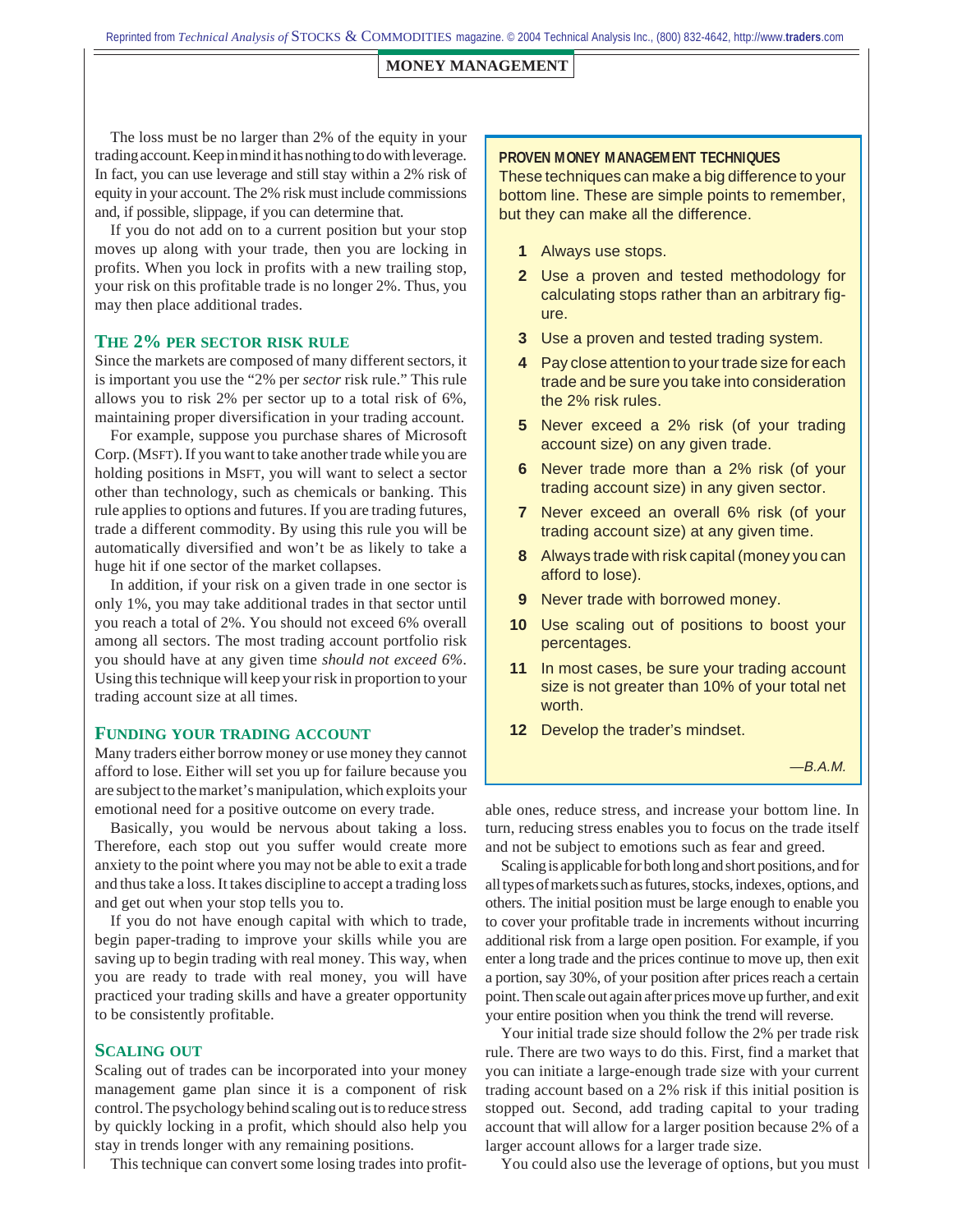be familiar with options, their time value decay, delta, and so forth. Using options would be considered a specialized or advanced technique, and if you are not familiar with how they work, use caution, since attempting to use this method with inadequate experience and knowledge could lead to increasing your stress.

If you're stopped out before you get a chance to scale out, your loss would only be 2%, which is acceptable from a risk of ruin standpoint. If, on the other hand, your trade is profitable, you can cover part of your position and liquidate enough contracts so that if you are still stopped out, you make a small profit. If the trade becomes even more profitable, you may want to liquidate more contracts to lock in more profit.

Trading only one or two contracts does not allow you to scale out of positions well. This clearly illustrates how larger trading accounts have an advantage over smaller ones. In addition, some markets are more expensive than others, so the cost of a trade will also determine trade size.



#### **CRUCIAL LIQUIDITY**

Liquidity is crucial when you are selecting a market to trade. Make sure there is sufficient market liquidity to execute scaling out of positions in a meaningful way. Poor fills due to poor liquidity can adversely affect your using this technique.

Determining sufficient market liquidity depends on two factors: the market and the time frame you are trading. Different markets have varying levels of liquidity; for instance, the Standard & Poor's 500 futures market traditionally has a high level of liquidity, whereas a penny stock has a comparatively low level of liquidity. Your job is to know the market you are trading and to monitor its liquidity level.

Simply put, your slippage will be directly related to liquidity. If you are an investor and plan to hold a position for a lengthy period of time, having greater slippage may not be as much an issue for you as it would be to a daytrader who is counting on getting in and out quickly to make a profit.

Liquidity is a fluctuating factor, and the key is for you to know the market you are trading and determine the proper level of liquidity. Work toward developing your own personal formula given your chosen time frame and your chosen market.

#### **MONEY MANAGEMENT EXAMPLES**

Here are some actual money management examples, giving us a clue about what to do (and what not to do):

### **EXAMPLE A: USING 2% PER TRADE RISK RULE**

- Trading account size: \$25,000
- $\blacksquare$  2% of \$25,000 (trading account size) = \$500 (Assuming no slippage)

# **Make sure there is sufficient market liquidity to execute scaling out of positions in a meaningful way.**

On any given trade, you should risk no more than \$500, which includes commission and slippage.

# **EXAMPLE B: USING 2% PER TRADE RISK RULE AND DETERMINING TRADE SIZE**

- Trading account size: \$25,000
- 2% risk allowance: \$500
- MSFT trade entry value: \$60 per share
- MSFT initial stop: \$58.50 per share
- Difference between entry & stop: \$1.50
- Commission: \$80 round trip
- Maximum trade size: 280 shares

Your trading system says to go long now at \$60 per share. Your initial stop-loss is at \$58.50 and the difference between your entry at \$60 and your initial stop-loss at \$58.50 is \$1.50 per share.

How many shares (trade size) can you buy when your risk is \$1.50 per share and your 2% account risk is \$500? The answer is:  $$500 - $80$  (commissions) = \$420. Then, \$420 divided by \$1.50 (difference between entry and stop amount)  $= 280$  shares.

Do not buy more than 280 shares of the stock MSFT to maintain proper risk control. Obey the 2% per trade risk rule. If you trade futures contracts or options contracts, calculate your trade size the same way. Note that your trade size may be capped by the margin allowances for futures traders and for stock traders.

# **EXAMPLE C: USING LEVERAGE WITH 2% PER TRADE RISK RULE**

- Trading account size: \$50,000
- Amount of margin: 150%
- Trading account size (using margin): \$75,000
- 2% risk allowance: \$1,000
- IBM trade entry value: \$91.49 per share
- IBM initial stop: \$90.23 per share
- Difference between entry  $&$  stop: \$1.26
- Commission: \$51.22
- Initial purchase of 753 shares  $\omega$  \$91.49 = \$68,891.97 IBM
- Actual dollar amount of margin @ entry: \$18,891.97
- Maximum trade size: 753 shares